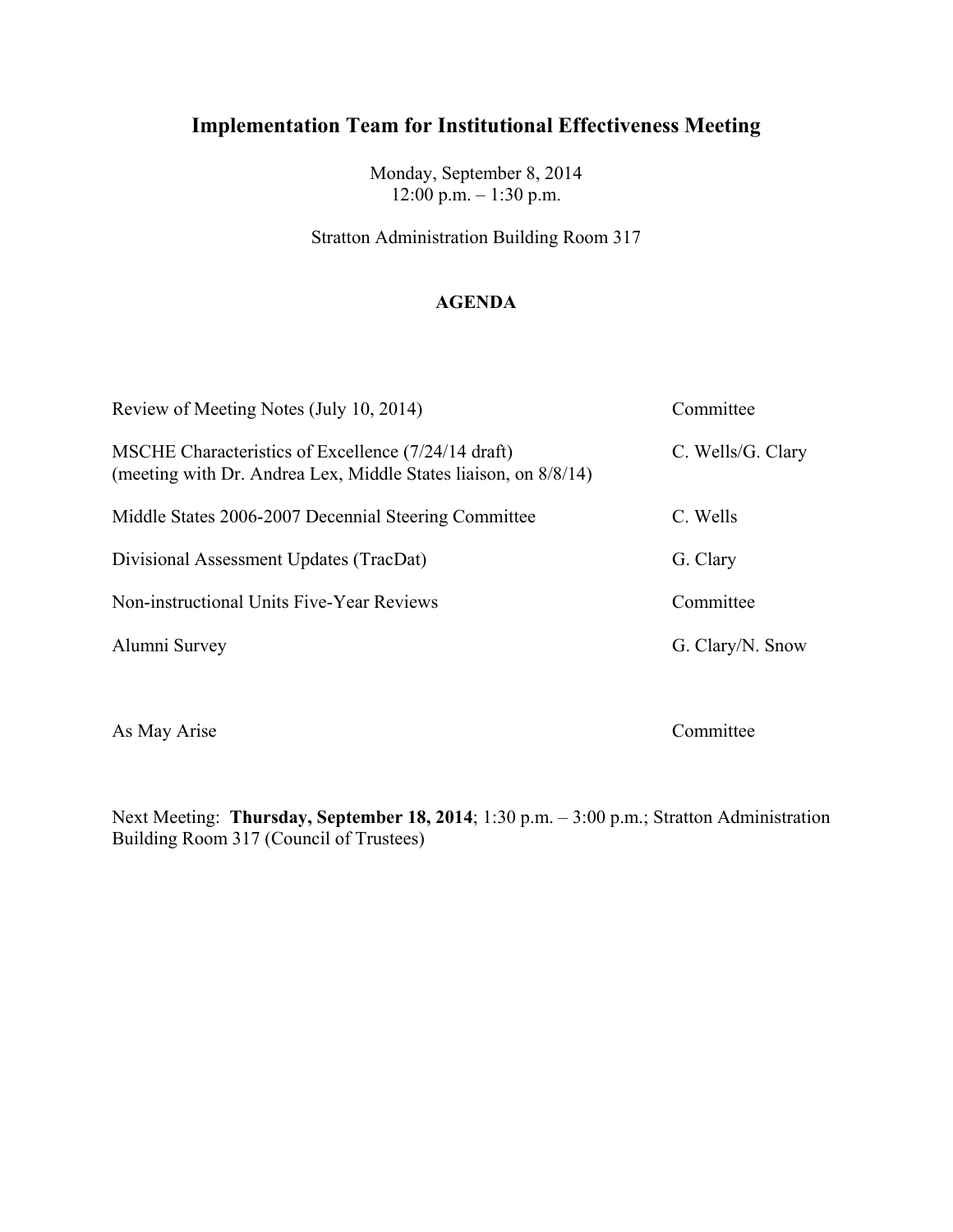Thursday, October 2, 2014 1:30 p.m.  $-3:00$  p.m.

Stratton Administration Building Room 317

### **AGENDA**

| Review of Meeting Notes (September 8, 2014)                                                                                                                      | Committee    |
|------------------------------------------------------------------------------------------------------------------------------------------------------------------|--------------|
| Update on Kutztown University Strategic Plan and Strategic<br><b>Enrollment Management Plan</b>                                                                  | J. Silberman |
| <b>Assessment Update</b><br>Assessment of Institutional Effectiveness Committee<br>Assessment of Student Learning Outcomes Committee<br><b>General Education</b> | G. Clary     |
| Divisional Assessment Updates (TracDat)                                                                                                                          | G. Clary     |
| Non-instructional Units Five-Year Reviews                                                                                                                        | Committee    |
| Middle States Update (preparation for '17-'18; compliance)                                                                                                       | C. Wells     |
| <b>Action</b> Items                                                                                                                                              | Committee    |
| As May Arise                                                                                                                                                     | Committee    |

Next Meeting: **Thursday, October 16, 2014**; 1:30 p.m. – 3:00 p.m.; Stratton Administration Building Room 317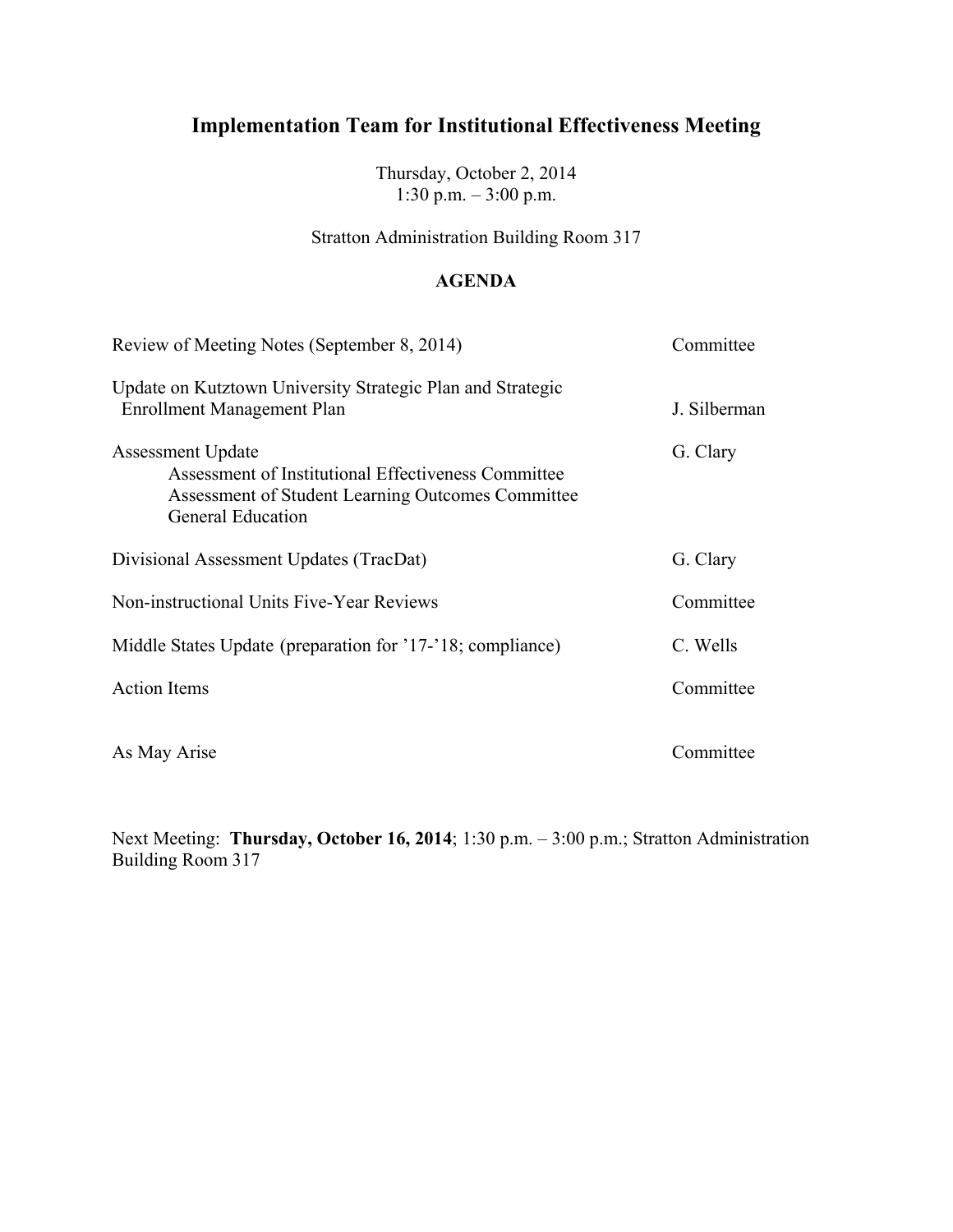Thursday, November 5, 2014  $3:00 \text{ p.m.} - 4:30 \text{ p.m.}$ 

Stratton Administration Building Room 317

### **AGENDA**

| Review of Meeting Notes (October 2, 2014)                                                                       | Committee    |
|-----------------------------------------------------------------------------------------------------------------|--------------|
| Update on Kutztown University Strategic Plan and Strategic<br>Enrollment Management Plan                        | J. Silberman |
| <b>Assessment Update</b><br><b>General Education Committee</b><br><b>General Education Assessment Committee</b> | G. Clary     |
| Non-instructional Units Five-Year Reviews                                                                       | Committee    |
| Middle States Standards                                                                                         | C. Wells     |
| As May Arise                                                                                                    | Committee    |

Next Meeting: **Thursday, November 13, 2014**; 1:30 p.m. – 3:00 p.m.; Stratton Administration Building Room 317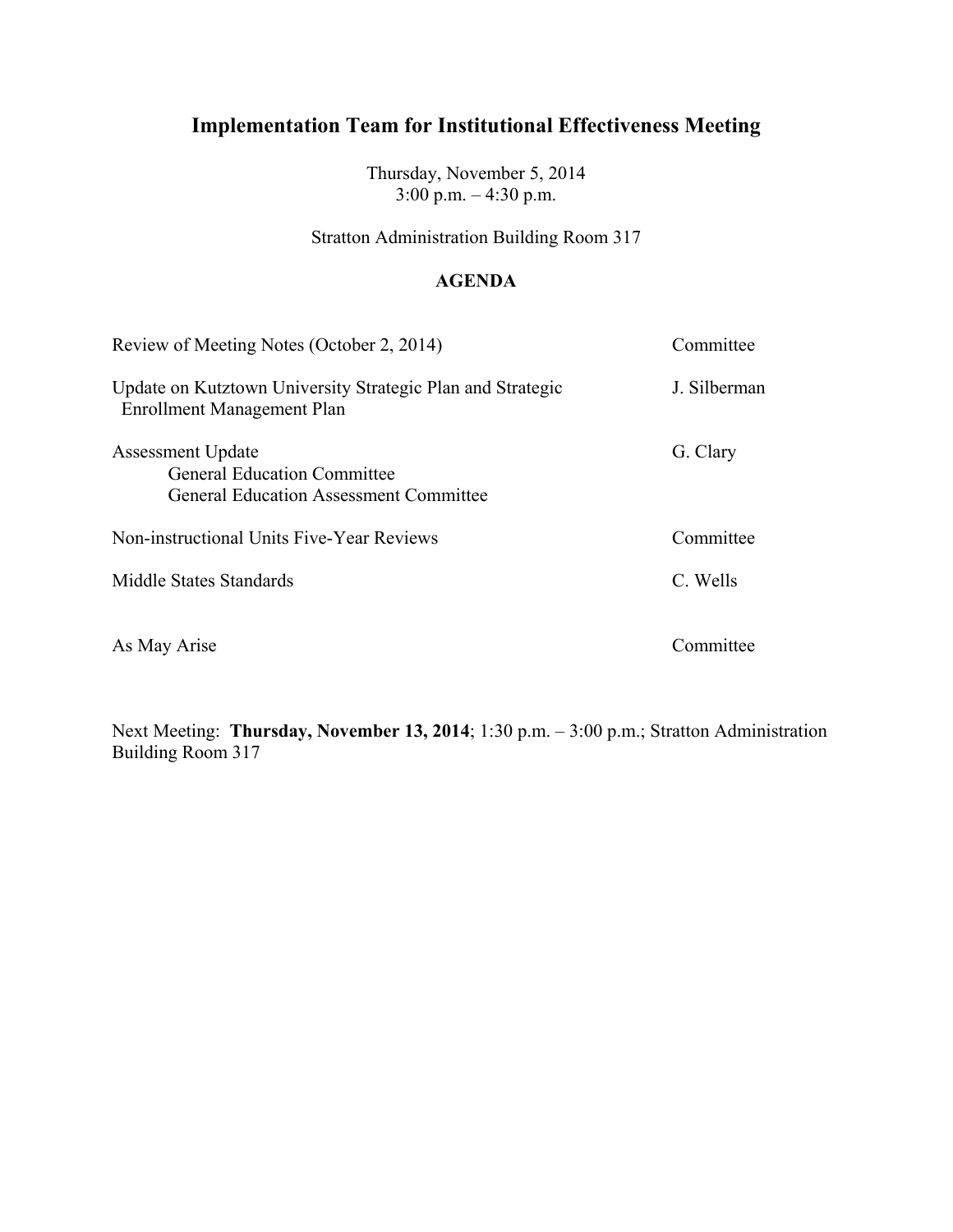Monday, December 8, 2014 1:30 p.m. – 3:00 p.m.

Stratton Administration Building Room 317

### **AGENDA**

| Review of Meeting Notes (November 5, 2014)                        | Committee         |
|-------------------------------------------------------------------|-------------------|
| Overview of Middle States 2014 Annual Conference                  | C. Wells/G. Clary |
| Inventory of Non-academic Units ( <i>i.e.</i> , functional areas) | G. Clary          |
| Template for Non-academic Units                                   | J. Silberman      |
| Middle States Decennial (subcommittees/steering committee)        | C. Wells          |
|                                                                   |                   |

As May Arise Committee

Next Meeting: **Thursday, February 5, 2015**; 1:30 p.m. – 3:00 p.m.; Stratton Administration Building Room 317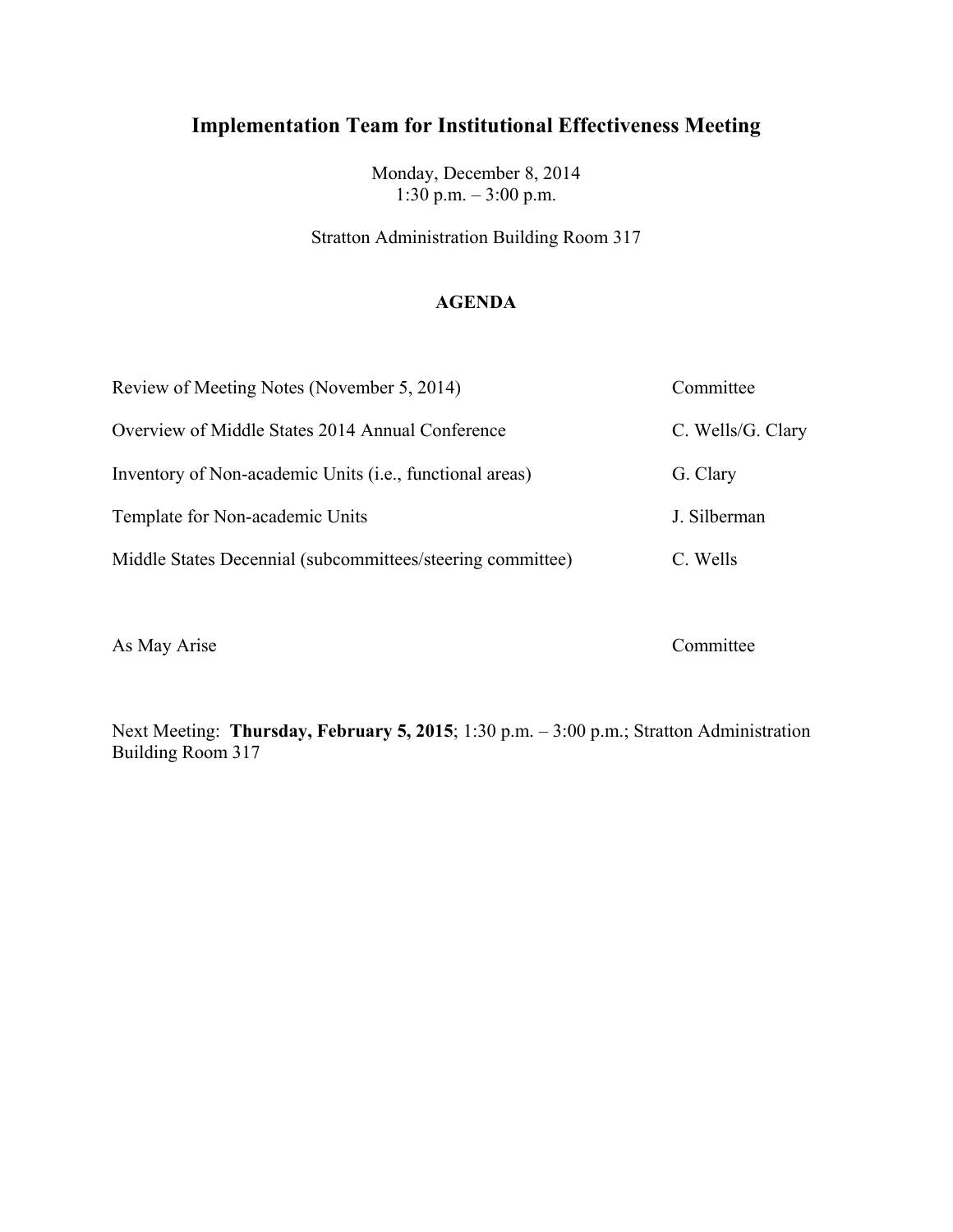Thursday, January 8, 2015 1:30 p.m. – 3:00 p.m.

Stratton Administration Building Room 317

### **AGENDA**

| Review of Meeting Notes (December 8, 2014)                 | Committee |
|------------------------------------------------------------|-----------|
| Non-academic Program Reviews (present to Cabinet)          | Committee |
| Template for Non-academic Program Reviews                  | Committee |
| Middle States Decennial (subcommittees/steering committee) | C. Wells  |

As May Arise Committee

Next Meeting: **Thursday, January 22, 2015**; 1:30 p.m. – 3:00 p.m.; Stratton Administration Building Room 317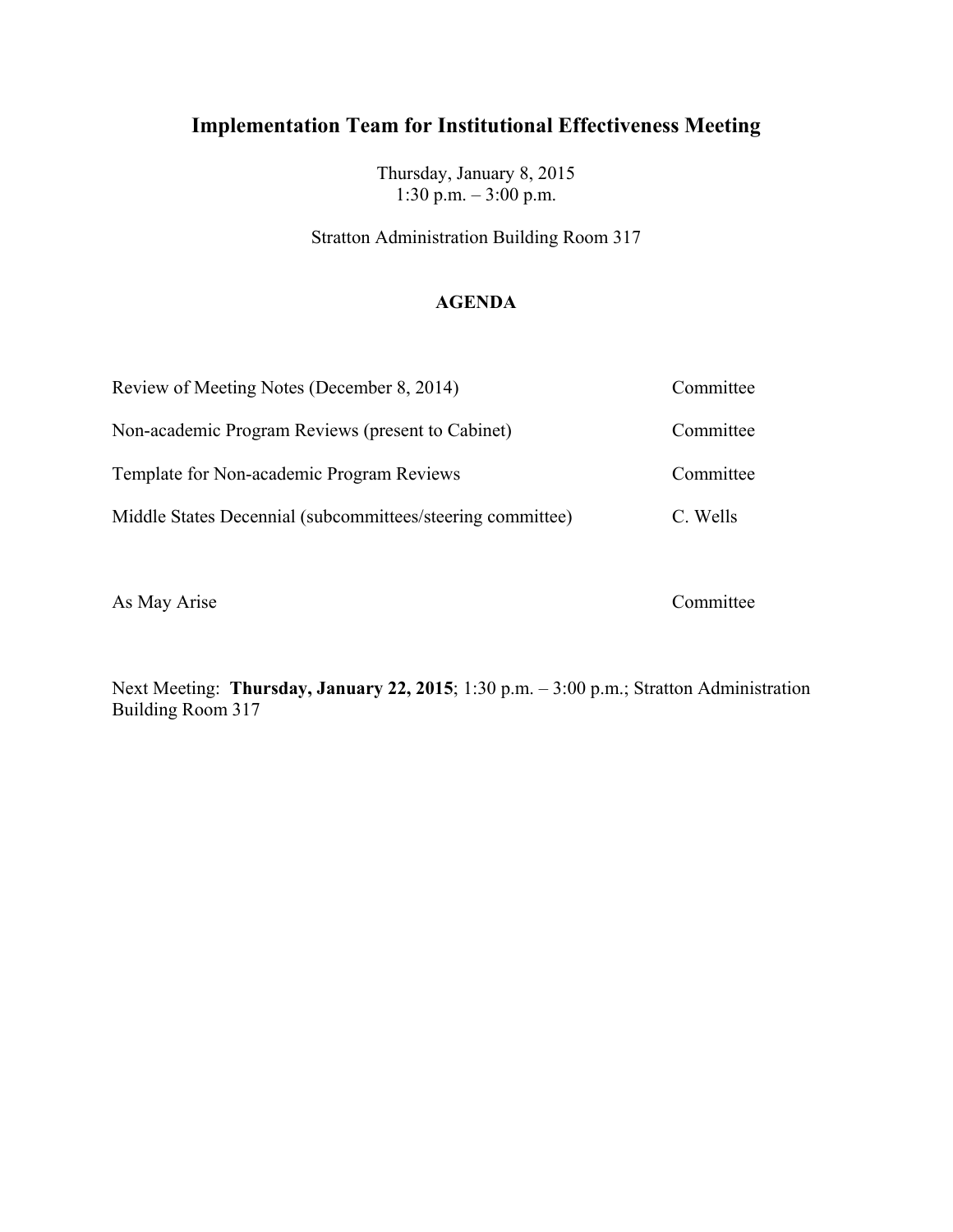Thursday, February 19, 2015 1:30 p.m. – 3:00 p.m.

Stratton Administration Building Room 317

### **AGENDA**

Review of Meeting Notes (January 8, 2015) Committee

Cabinet Presentation (Non-academic Program Reviews) J. Pena, J. Silberman,

C. Wells

Middle States Decennial (study teams): C. Wells

KUnited Site E-mail to Faculty/Staff Feedback from Managers' Retreat Middle States Standards of Excellence

As May Arise Committee

Next Meeting: **Thursday, March 5, 2015**; 1:30 p.m. – 3:00 p.m.; Stratton Administration Building Room 317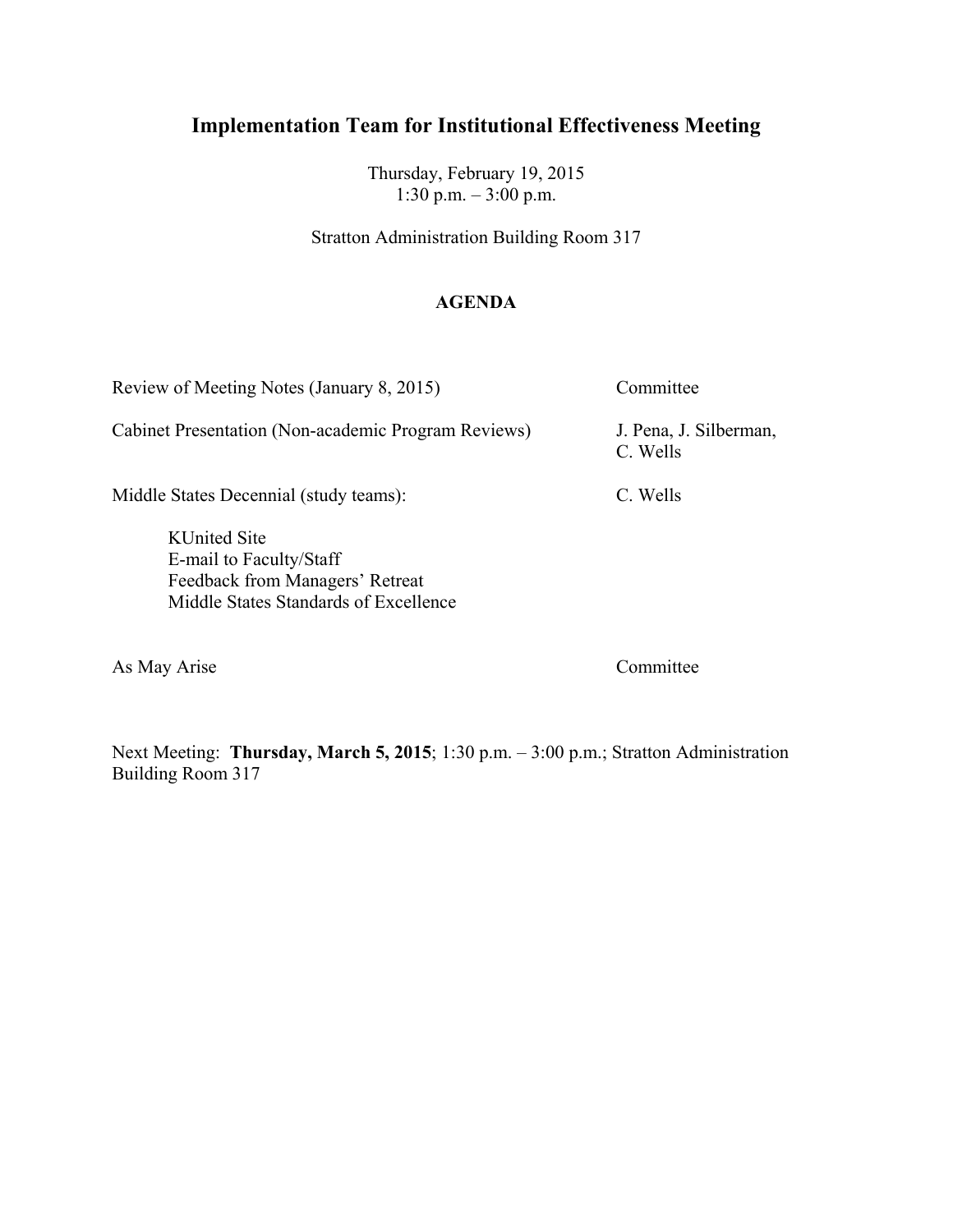Thursday, March 19, 2015 1:30 p.m. – 3:00 p.m.

Stratton Administration Building Room 317

### **AGENDA**

| Review of Meeting Notes (February 19, 2015)                                                                                                                                                                                                                                                             | Committee |
|---------------------------------------------------------------------------------------------------------------------------------------------------------------------------------------------------------------------------------------------------------------------------------------------------------|-----------|
| Review "Draft – Non-academic Program Reviews (3-12-15)"                                                                                                                                                                                                                                                 | Committee |
| Discuss Council for the Advancement of Standards<br>$\bullet$<br>in Higher Education (CAS) reviews<br>Add Student Affairs units<br>$\bullet$                                                                                                                                                            |           |
| Middle States Decennial Accreditation                                                                                                                                                                                                                                                                   | C. Wells  |
| 2015 Kutztown Community Block Party Invitation<br>$\bullet$<br>Update on KUnited Site – volunteer responses<br>SharePoint site: use of current Middle States site<br>$\bullet$<br>(created for PRR), new site, sub-site, or separate site?<br>Review Middle States Standards of Excellence<br>$\bullet$ |           |
| As May Arise                                                                                                                                                                                                                                                                                            | Committee |

Next Meeting: **Thursday, April 2, 2015**; 1:30 p.m. – 3:00 p.m.; Stratton Administration Building Room 317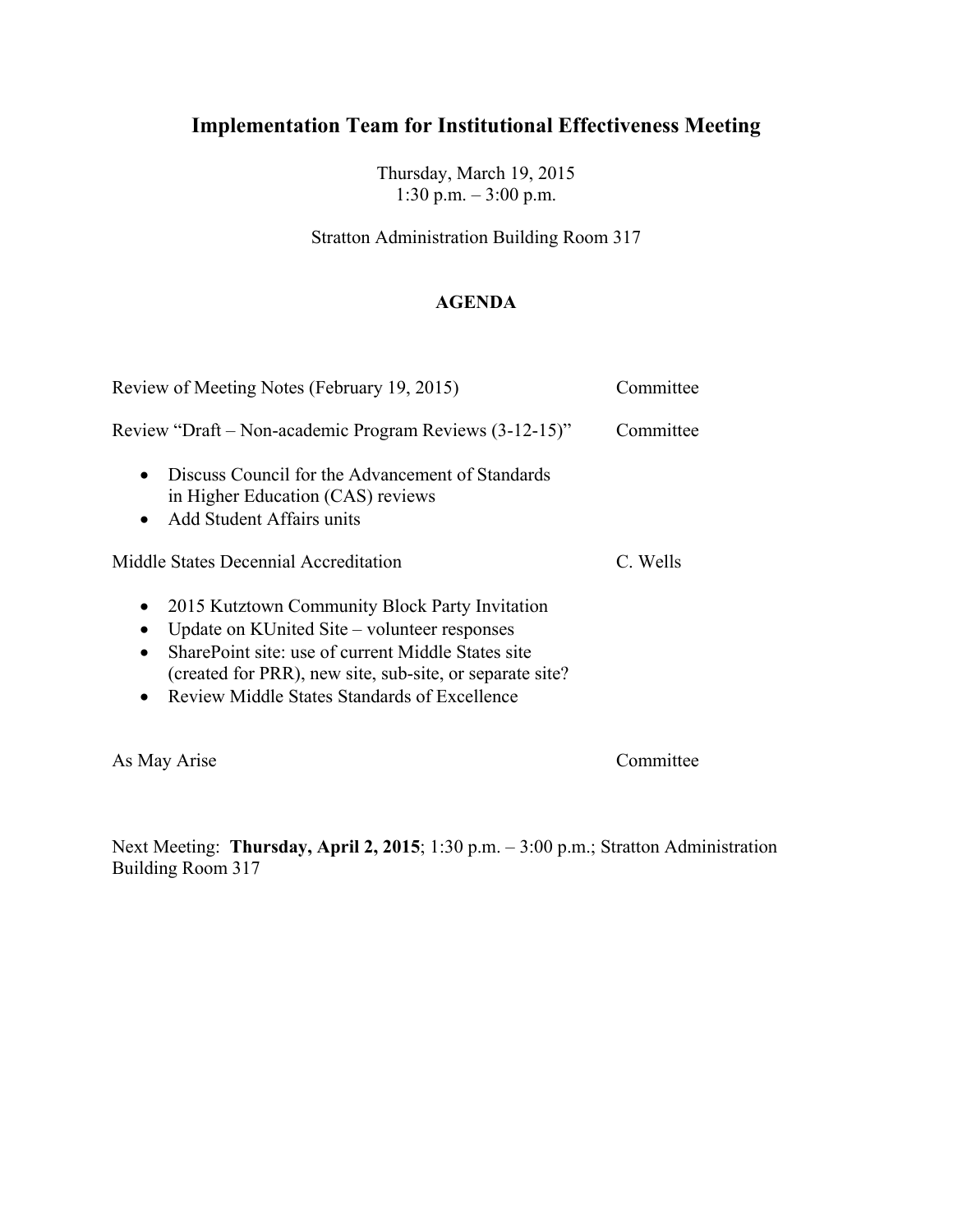Thursday, May 14, 2015 1:30 p.m.  $-3:00$  p.m.

Stratton Administration Building Room 317

#### **AGENDA**

Review of Meeting Notes (April 2, 2015)

Non-academic Program Reviews

Committee

Committee

"Direct Assessment Techniques of SLO"  $\bullet$ in Student Services" - Michael C. Sachs (ESU)

• Workshop: Career Development Center, Community Outreach Center, Housing and Residence Life, Multicultural Services, Public Safety, Student Involvement, SGB, Women's Center

Middle States Decennial Accreditation

C. Wells

- "MSCHE Promoting Educational Excellence and Improvement"
- Self-Study Committees

As May Arise

Committee

Next Meeting: Thursday, May 28, 2015; 1:30 p.m. - 3:00 p.m.; Stratton Administration Building Room 317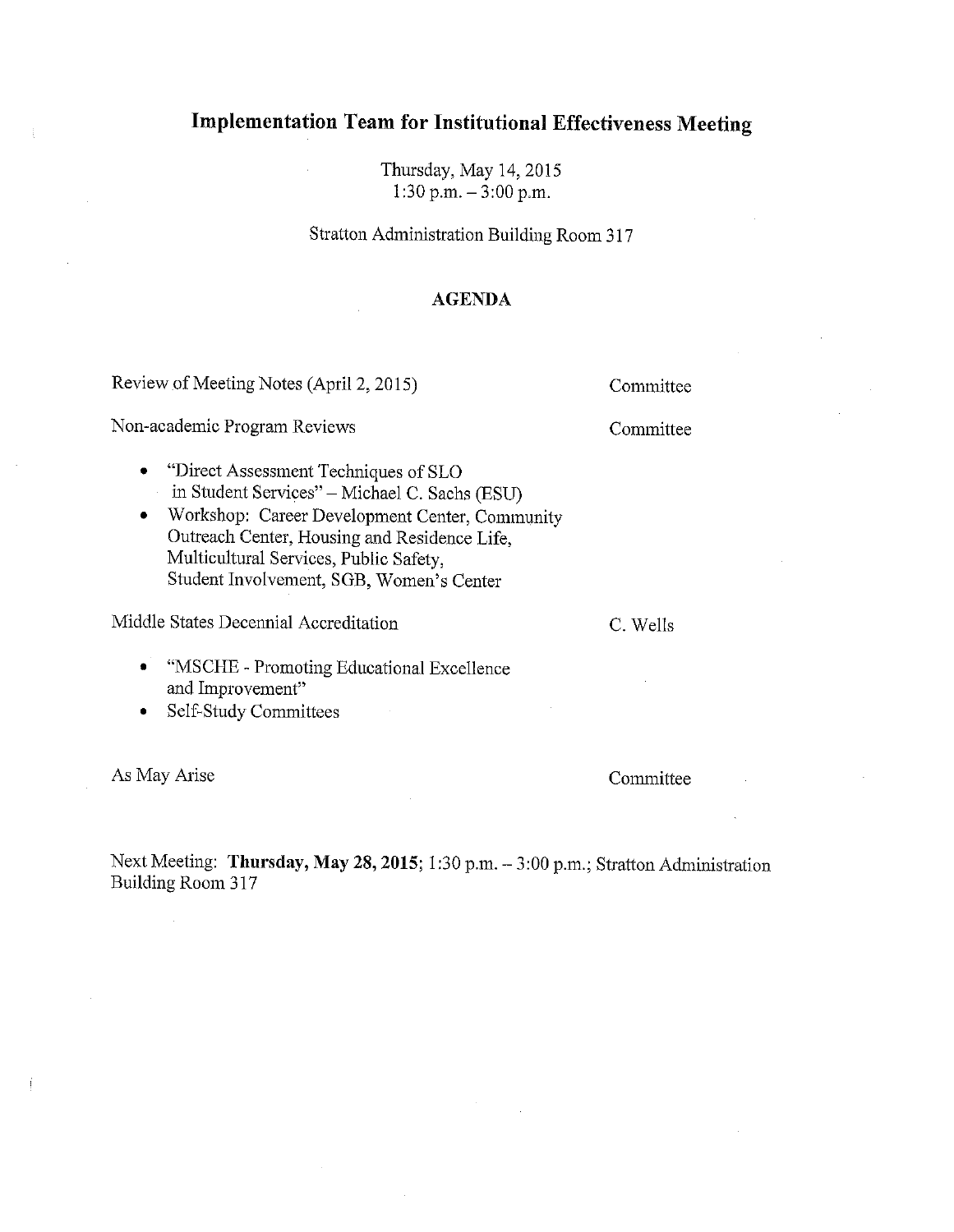Thursday, June 25, 2015 1:30 p.m.  $-3:00$  p.m.

Stratton Administration Building Room 317

#### **AGENDA**

| "Direct Assessment Techniques of Student"<br>Learning Outcomes in Student Affairs and Services"<br>(Michael C. Sachs, July 15, 2015) | C. Wells  |
|--------------------------------------------------------------------------------------------------------------------------------------|-----------|
| "An Assessment Reboot: Moving from Quantity to<br>Quality" (West Chester University)                                                 | C. Wells  |
| Office of Assessment Five-Year Program Review                                                                                        | G. Clary  |
| Non-academic Program Reviews (2015-2016)                                                                                             | Committee |
| Middle States Decennial Accreditation                                                                                                | C. Wells  |
| $\blacksquare$ . Would estimately and Computing $\blacksquare$                                                                       |           |

Verification of Compliance with Accreditation -- Relevant Federal Regulations"

As May Arise

Committee

Next Meeting: Thursday, July 9, 2015; 1:30 p.m. - 3:00 p.m.; Stratton Administration Building Room 317